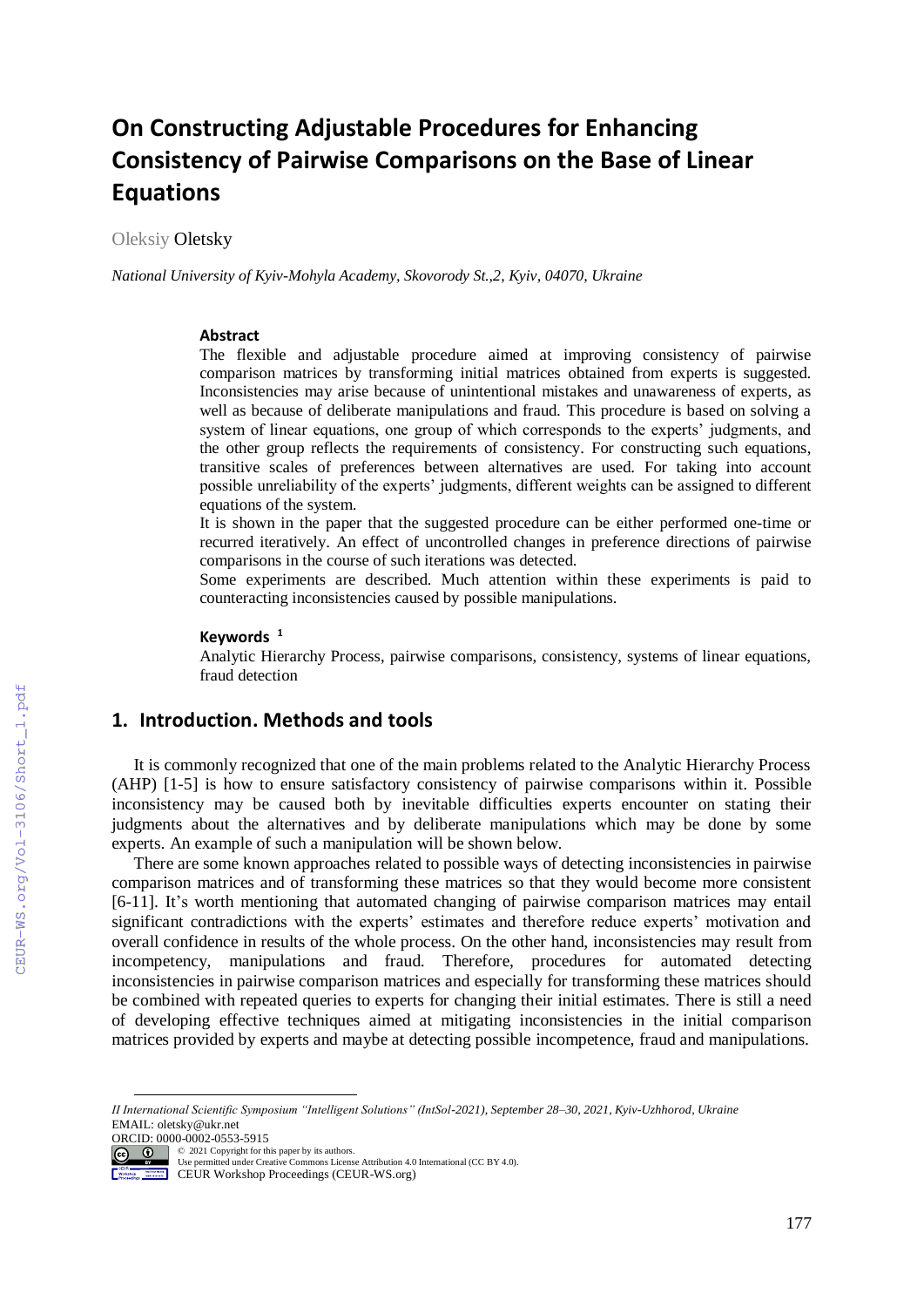An approach which is being developed in this paper is based on forming an explicit system of linear algebraic equations. Some of these equations correspond to the experts' opinions, and the others reflect desired features of consistency.

For specifying pairwise comparison matrices and then for getting such equations, so-called transitive scales of comparisons are applied.

Some weight coefficients reflecting reliability degrees of these equations will be introduced. This allows to take into account information about experts and to ensure combined adjustable reasoning based of their judgments.

Some numerical examples illustrating the approach are described.

# **2. Transitive scales**

The main idea of applying transitive scales [11] to pairwise comparisons is as follows. If we introduce the parameter  $\tau > 1$ , which determines how many times the value of one grade of preference scale is larger than the other, then the minimal gradation of preference should be evaluated as  $\tau$ , the next gradation makes  $\tau^2$  etc.

Transitive scales are the important type of scales that might be applied for building pairwise comparison matrices within the AHP. Speaking more generally, there is a number of studies aimed at exploring different types of scales and unifying them [6, 11]. Though transitive scales are not very widely used in AHP, they have many positive features. We are going to use these scales in order to get a straightforward way to making initial pairwise comparison matrices more consistent and reliable by means of constructing a system of linear equations.

If transitive scales are actually applied for getting pairwise comparison matrices, experts have to estimate amounts of gradations distancing an importance of each alternative from that of all others. A real comparison matrix is unequivocally determined by the degrees of preference between specific alternatives and by the value of  $\tau$ . More technically, if the evaluated degree of preference of the *i*-th alternative over the *j*-th one equals  $C = c_{ij}$ , then the corresponding element of the pairwise comparison matrix shall be calculated as

$$
a_{ij} = \tau^C \tag{1}
$$

And vice versa

$$
c_{ij} = \log_{\tau} a_{ij} \tag{2}
$$

One of the most important reasons for using transitive scales for different practical applications is that a spread between the maximal and the minimal values of importance can be too large and unnatural, and then the proper choice of  $\tau$  allows to reduce it. The less is the parameter  $\tau$ , the less is the spread. An example of using such scales and a discussion about this matter can be found in [12].

Another reason for using transitive scales is that they facilitate getting explicit and simple linear equations for mitigating inconsistencies in pairwise comparisons. Now we are going to illustrate this.

#### **3. A simple example of manipulations**

Let's consider the following situation. There are three alternatives *1, 2, 3*. An expert, who is not of sufficient integrity, wants to promote the alternative *2* and to ensure its win, but they don't want to be accused of dishonesty because of making the direct statement that *2* is better than *1*. Then they may postulate levels of preferences across the alternatives as follows:

$$
c_{12} = 1, c_{13} = 1, c_{23} = 4
$$

It means that the alternative *1* gets a slight preference over alternatives *2* and *3* but the preference of the alternative *2* over *3* is significant. And that is a contradiction.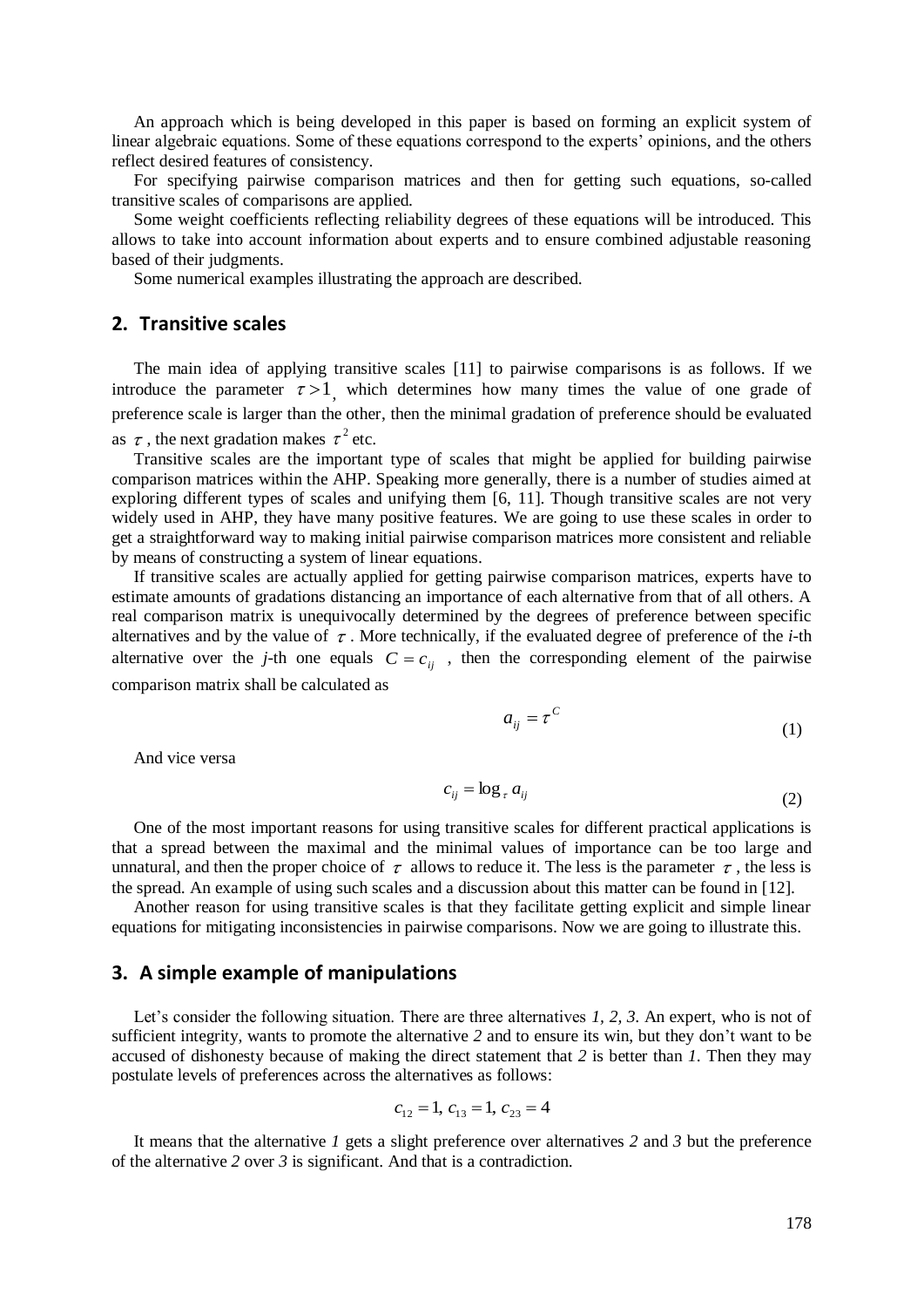Taking into account (1)-(2) and the fact that a pairwise comparison matrix should be inversedsymmetric, we get the following matrix:

$$
M^{(1)} = \begin{pmatrix} 1 & \tau & \tau \\ 1 & 1 & \tau^4 \\ \frac{1}{\tau} & 1 & \tau^4 \\ \frac{1}{\tau} & \frac{1}{\tau^4} & 1 \end{pmatrix}
$$

Taking  $\tau = 1.2$  gives the following distribution of importance among the alternatives, which typically can be obtained as the Perronian vector, that is the normalized main eigenvector of the pairwise comparison matrix. For the given matrix  $M<sup>(1)</sup>$  its normalized main eigenvector equals

*0.3682 0.3912 0.2406*

So even though the pairwise comparisons indicate an advantage of *1* over *2*, the alternative *2* gets an overall win.

However, the actual value of  $\tau$  doesn't matter significantly in this particular context, which was confirmed experimentally. For example, taking  $\tau = 2$  gives the following distribution of importance:

*0.4068 0.5125 0.0807*

so the winner doesn't change.

But what is a genuine nature of such a situation? Technically, the pairwise comparison matrix itself represents a transitive relation between alternatives but there is an inconsistency of the other sort in this example. Let  $a_i$  be an *i*-th alternative, and  $v = (v_1, ..., v_n)$  be a normalized main eigenvector of the comparison matrix. As the vector *v* represents the distribution of importance values among the alternatives, and  $v(i) = v_i$  represents an importance value of the *i*-th alternative  $a_i$ , it is considered to be desirable that the following consistency relation should be true:

$$
a_i \succ a_j \Longrightarrow v(i) > v(j)
$$

But this relation doesn't hold for the example under consideration.

#### **4. Equations for enhancing consistency**

The common requirements related to consistency have been formulated in [1, 11-18 etc.]. The main of them is the following one:

$$
\forall i, j, k : a_{ij} = a_{ik} \cdot a_{kj} \tag{3}
$$

By using (1)-(2) and by taking logarithm of (3) we can perform a linearization and get some linear relations, which shall describe requirements for consistency in a linear form. In addition to this those relations should explicitly involve levels of preferences:

$$
\forall i, j, k: c_{ij} = c_{ik} + c_{kj}
$$

For a consistent pairwise comparison matrix, relations like (4) should be satisfied for all of its elements. But on the other hand, experts are posing specific values of elements reflecting their opinions about preferences across the alternatives. Combining all these considerations together, we come to the following explicit system of linear equations with respect to new improved estimates  $x_{ij}$ ,

given the expert estimates  $c_{ij}$ :

$$
x_{ij} = c_{ij}
$$
  
\n
$$
\forall i, j, k \ x_{ik} + x_{kj} - x_{ij} = 0
$$
\n(5)

(4)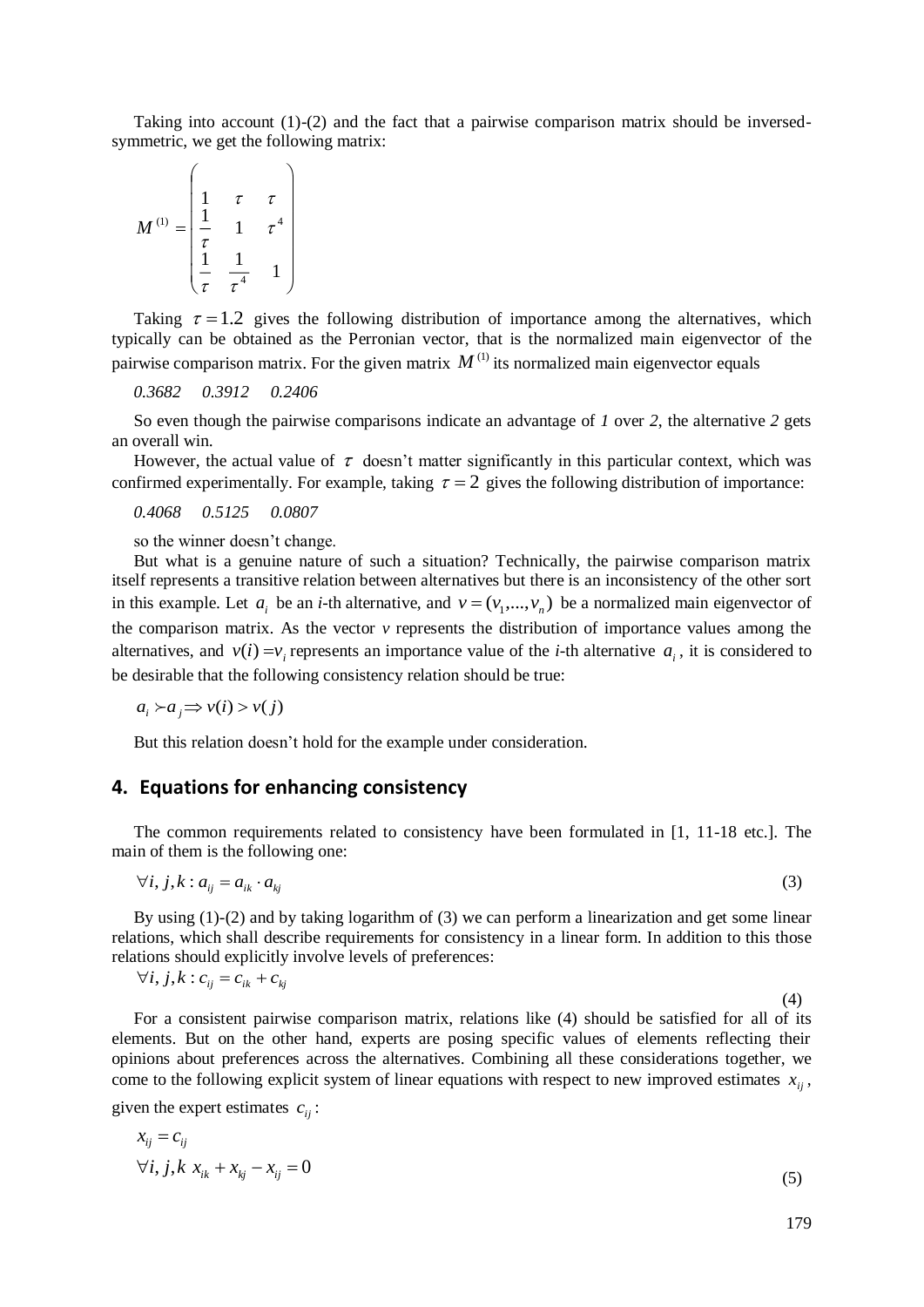The first group of equations in (5) represents the experts' judgments, and the other group reflects the requirements of consistency. Let's look at the structure of (5) more carefully. It is as follows:

$$
\begin{pmatrix} \Lambda \\ \cdots \\ \cdots \end{pmatrix} x = \begin{pmatrix} b \\ 1 \\ \cdots \end{pmatrix},
$$

where

 $\sim$ 

$$
b = \begin{pmatrix} c_{12} \\ \dots \\ c_{n-1,n} \end{pmatrix}, \\ \Lambda = \begin{pmatrix} 1 & 0 & 0 \\ \dots & \dots & \dots \\ 0 & 0 & 1 \end{pmatrix}
$$

 $\ddot{\phantom{1}}$ 

so  $\Lambda$  is the unit matrix.

It means that the first group of equations itself forms a diagonal unit matrix with an evident solution, therefore adding any extra equation to it inevitably makes the entire system (5) redundant. Typically this system shall be inconsistent, i.e. it is probably going to have no solutions. But in this case, we can try to find a pseudo-solution by means of Moore-Penrose pseudo-inversion [19].

It is well-known that the techniques of the Moore-Penrose pseudo-inversion are closely related to the least square method. Use of the least square method and of its logarithmic variation for analyzing pairwise comparison matrices was discussed, for example, in [11, 20, 21].

After solving (5) we can build the improved pairwise comparison matrix on the base of the obtained solution of the system.

#### **5. A simple numerical example**

Let's illustrate the techniques described in the previous section on a very simple numerical example. Let's take preference levels as follows:

$$
c_{12} = 1, c_{13} = 1, c_{23} = 1
$$

and let  $\tau = 1.2$ .

This produces the pairwise comparison matrix

|                       | 7. | $\tau$ |
|-----------------------|----|--------|
| (2)<br>$\overline{M}$ |    | $\tau$ |
|                       |    |        |
|                       |    |        |
|                       |    |        |

Its index of consistency approximately equals *0.0018*.

By using (5) we can get the following system of linear equations

$$
x_{12} = 1
$$
  
\n
$$
x_{13} = 1
$$
  
\n
$$
x_{23} = 1
$$
  
\n
$$
x_{12} + x_{23} - x_{13} = 0
$$

(6)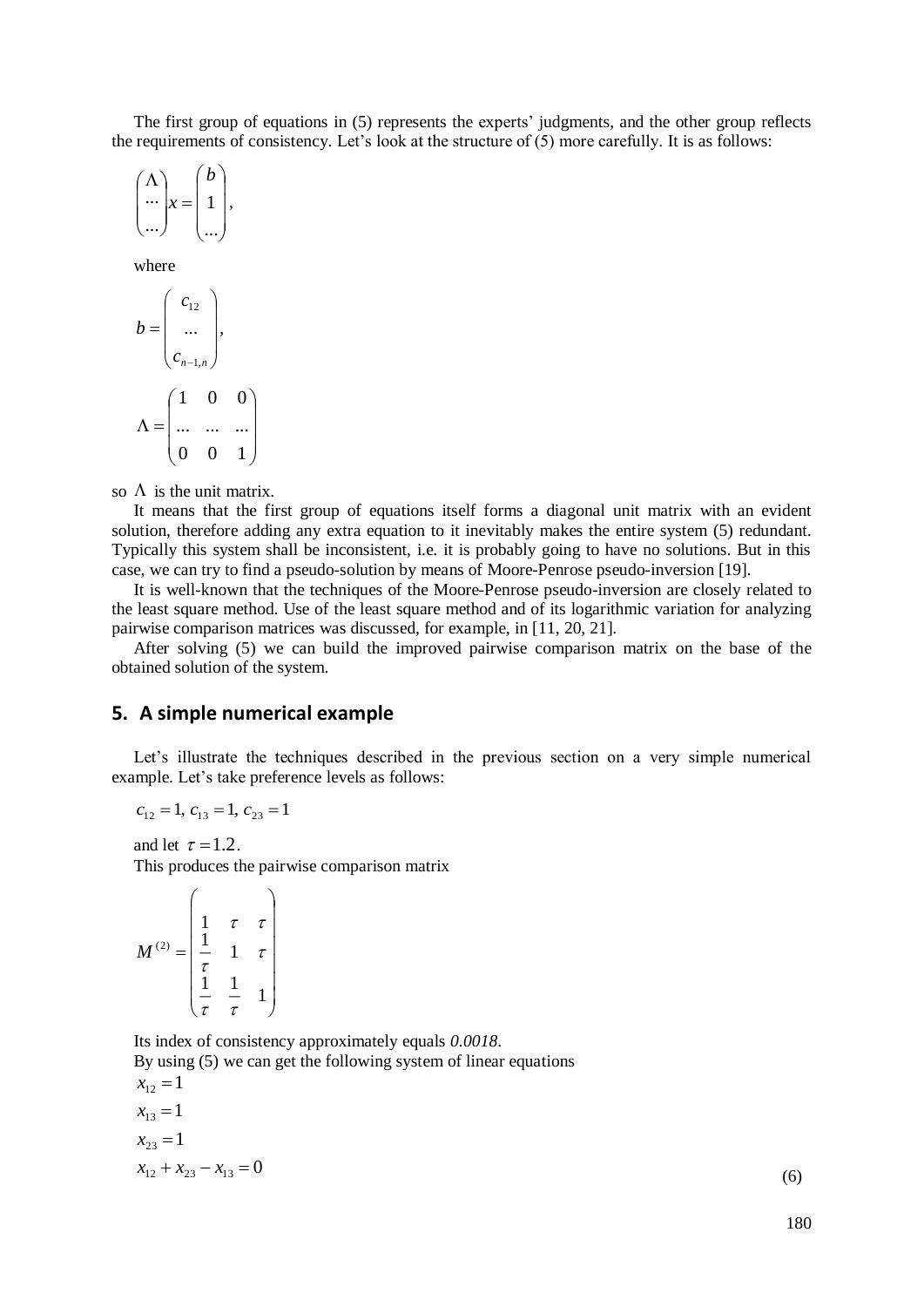This system is obviously inconsistent and has no solutions. By applying Moore-Penrose pseudoinversion we can obtain the pseudo-solution of (6):

 $x_{12} = 0.75$ ,  $x_{13} = 1.25$ ,  $x_{23} = 0.75$ 

Since (6) is initially inconsistent, the relation

$$
x_{12} + x_{23} - x_{13} = 0 \tag{7}
$$

still doesn't hold. But let's look at the new pairwise comparison matrix. It equals

$$
M'^{(1)} = \begin{pmatrix} 1 & \tau^{x_{12}} & \tau^{x_{13}} \\ \tau^{-x_{12}} & 1 & \tau^{x_{23}} \\ \tau^{-x_{13}} & \tau^{-x_{23}} & 1 \end{pmatrix} =
$$

$$
= \begin{pmatrix} 1 & \tau^{0.75} & \tau^{1.25} \\ \tau^{-0.75} & 1 & \tau^{0.75} \\ \tau^{-1.25} & \tau^{-0.75} & 1 \end{pmatrix} \approx \begin{pmatrix} 1. & 1.1465 & 1.2560 \\ 0.8722 & 1. & 1.1465 \\ 0.7962 & 0.8722 & 1. \end{pmatrix}
$$

Its index of consistency has been really reduced and now approximately equals *0.00012*.

# **6. Adjusting the procedure**

The described procedure of "improving" pairwise comparisons and of making them more consistent can be made more flexible. We can regard not an entire system (7) but some subsets of its equations instead. By doing so, we can adjust the procedure and change possible solutions in a desired direction.

Let's come back to the previous example. If we want the resulting matrix to become consistent, we can reject some experts' judgments. For example, in (6) we can leave out the equation

 $x_{13} = 1$ 

For such a reduced system we will get the solution

 $x_{12} = 1, x_{13} = 2, x_{23} = 1.$ 

which meets the requirement  $(7)$ .

#### **7. Weighting equations**

In addition to this, we may not limit adjustment facilities to leaving out some equations of (5) only. We can consider equations as those of different importance, and according to this consideration different weight coefficients can be assigned to different equations. The idea of increasing importance of more reliable judgments by assigning larger weight coefficients to them is more or less known, it has been discussed in a number of papers, for instance in [22, 23]. But this idea can be implemented in different ways.

Generally speaking, the weighted least squares method can be used for solving tasks of such a sort. But first of all we are going to illustrate a more simple approach, which involves replacing two conflict equations with their convex combinations. This means that from two equations

 $(w_1, x) = b_1$  and  $(w_2, x) = b_2$ 

we can move on to the single equation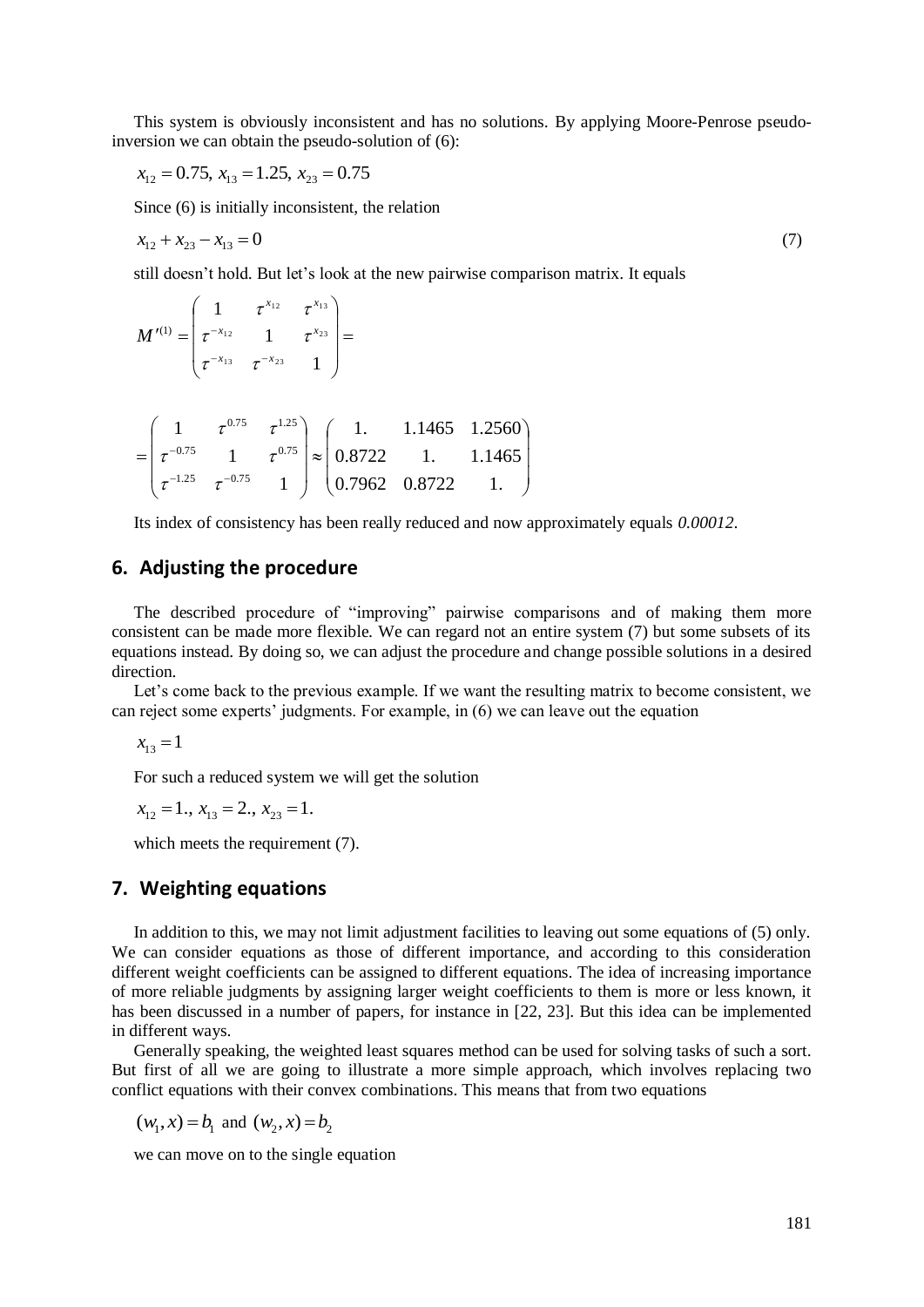$((\alpha w_1 + (1 - \alpha)w_2), x) = \alpha b_1 + (1 - \alpha)b_2$ 

Here  $(\cdot, \cdot)$  stands for a dot product, and  $\alpha \in [0.1]$ . Let's illustrate this approach.

#### **8. Counteracting manipulations**

Let's come back to the example considered in the Section 3. As it was mentioned before, an expert is trying to promote the alternative *2* by means of posing irrelevant pairwise comparisons. The preferences are

 $c_{12} = 1, c_{13} = 1, c_{23} = 4$ 

and the system (5) in this case takes the form

$$
(q1): x12 = 1
$$
  
\n
$$
(q2): x13 = 1
$$
  
\n
$$
(q3): x23 = 4
$$
  
\n
$$
(q4): x12 + x23 - x13 = 0
$$

Its pseudo-solution, which can be obtained by Moore-Penrose pseudo-inversion, is as follows:

 $x_{11} = 0,$ ,  $x_{13} = 2,$ ,  $x_{23} = 3.$ 

If we get the corresponding pairwise comparison matrix for  $\tau = 1.2$ , its normalized main eigenvector shall equal

*0.3682 0.3912 0.2406*

This means that the alternative *2* retains its advantage.

Let's try introducing weight coefficients for different equations. We are going to use a strategy of replacing conflict pairs of equations with their convex combinations. In our case we have such a conflict pair formed by equations  $q_2$  and  $q_3$ . Meaningfully, these equations correspond to two contradictory judgments. First of them means that the alternative *1* has a slight advantage over the alternative *2*, and the second one means that the alternative *2* has a significant advantage over the alternative 3. The convex combination of  $q_2$  and  $q_3$  in accordance with (8) shall be written as

$$
\alpha x_{13} + (1 - \alpha) x_{23} = \alpha + 4(1 - \alpha), \ 0 \le \alpha \le 1
$$

or after performing some trivial transformations

$$
\alpha x_{13} + (1 - \alpha) x_{23} = 4 - 3\alpha
$$

Replacing  $q_2$  and  $q_3$  with (9) leads to the following system:

$$
(q_1): x_{13} = 1
$$
  
\n
$$
(q^{\alpha}): \alpha x_{12} + (1 - \alpha)x_{23} = 4 - 3\alpha
$$
  
\n
$$
(q_4): x_{12} + x_{23} - x_{13} = 0
$$

If a judgment seems to be not very reliable, its weight can be reduced. So, if  $q_1$  is considered to be more reliable than  $q_3$ , its weight should be bigger than that of  $q_3$ . Then we may put, for example,

3  $\alpha = \frac{2}{2}$ . In this case we shall get the distribution among alternatives as follows: *0.4474 0.1798 0.3728*

Therefore, the alternative *1* wins.

(9)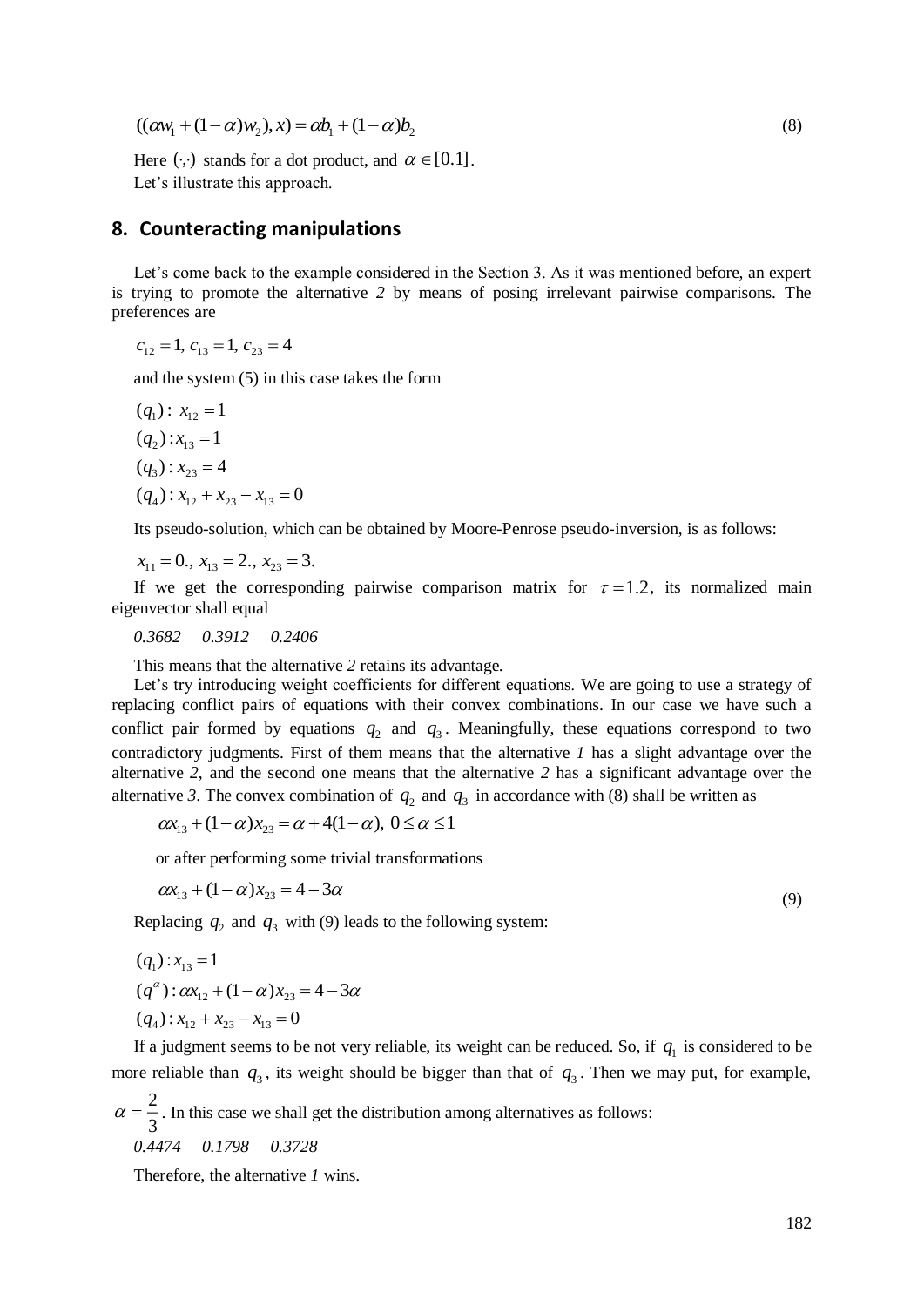On the contrary, decreasing  $\alpha$  leads to more distinct supremacy of the alternative 2. For example, given  $\alpha = \frac{1}{3}$  $\alpha = \frac{1}{2}$ , the distribution of importance among alternatives is as follows:

*0.1846 0.6615 0.1539*

Obviously, the issue of specifying weight coefficients is a very important issue, but we don't consider it in details in this paper. It is closely related to the issues of trust and reliability of judgments [24]. In simple cases like given above the contradictions can be detected by a straightforward preliminary analysis. Really, if an expert postulates that the alternative *1* is better than the alternative *2*, he should not estimate the preference of *2* over *3* much more than of *1* over *3*, and therefore the weight of such a judgment and consequently that of the corresponding equation  $q_3$  can be reduced. An external expertize might be helpful. But the whole issue needs a special study.

## **9. Iterative improvement of consistency**

The process of enhancing consistency of pairwise comparisons can be made iterative. Really, after getting an improved matrix with a better index of consistency we can apply the same procedure to the next matrix and so on. For illustrating this process, we started with the matrix  $M^{(1)}$  from the Section 1. After 6 iterations had been performed, we got a matrix

l I J  $\backslash$  $\mathsf{L}$  $\mathbf{r}$  $\mathsf{L}$ l ſ Ξ -2.99 -— 1 1 1  $2.33 - -2.67$ 0.33 2.67  $0.33 - 2.33$ \*  $\tau$   $\tau$  $\tau$   $\tau$  $\tau$   $\tau$ *M*

with a practically zero index of consistency.

Given  $\tau = 1.2$ , the normalized main eigenvector of this matrix is

*0.3682 0.3912 0.2406*

which is the same as that of the initial matrix. So the Perronian vector of the matrix remained invariable. But there is another interesting fact worth paying attention to. The resulting matrix  $M^*$  is much more consistent than the initial one. But now the alternative 2 has an advantage even in pairwise comparisons.

More interesting situations may arise if the initial pairwise comparison matrix is initially nontransitive. For example, such a matrix might contain a cycle of preferences like the following:

 $a_1 \succ a_2 \succ a_3 \succ a_4 \succ a_1$ 

or in a more complicated case

 $a_1 \succ a_2 \succ a_3 \succ a_4 \succ a_2$  and  $a_2 \succ a_6$ 

The principal difference between these situations is that there is only a single strongly connected component in the first case, and there are three of them in the second case. In that case it appears reasonable to perform a decomposition, namely to build separate pairwise comparison matrices for each strongly connected component, then to solve corresponding equations aimed at improving their consistency if needed, and finally to combine the obtained results, maybe on the basis of a pairwise comparison matrix which represent preferences between separate components. But issues related to non-transitivity need to be specially explored.

# **10.Conclusions and discussion**

A way for improving consistency of pairwise comparison matrices within the Analytic Hierarchy Process is suggested in the paper. It is suggested that raw matrices of pairwise comparisons should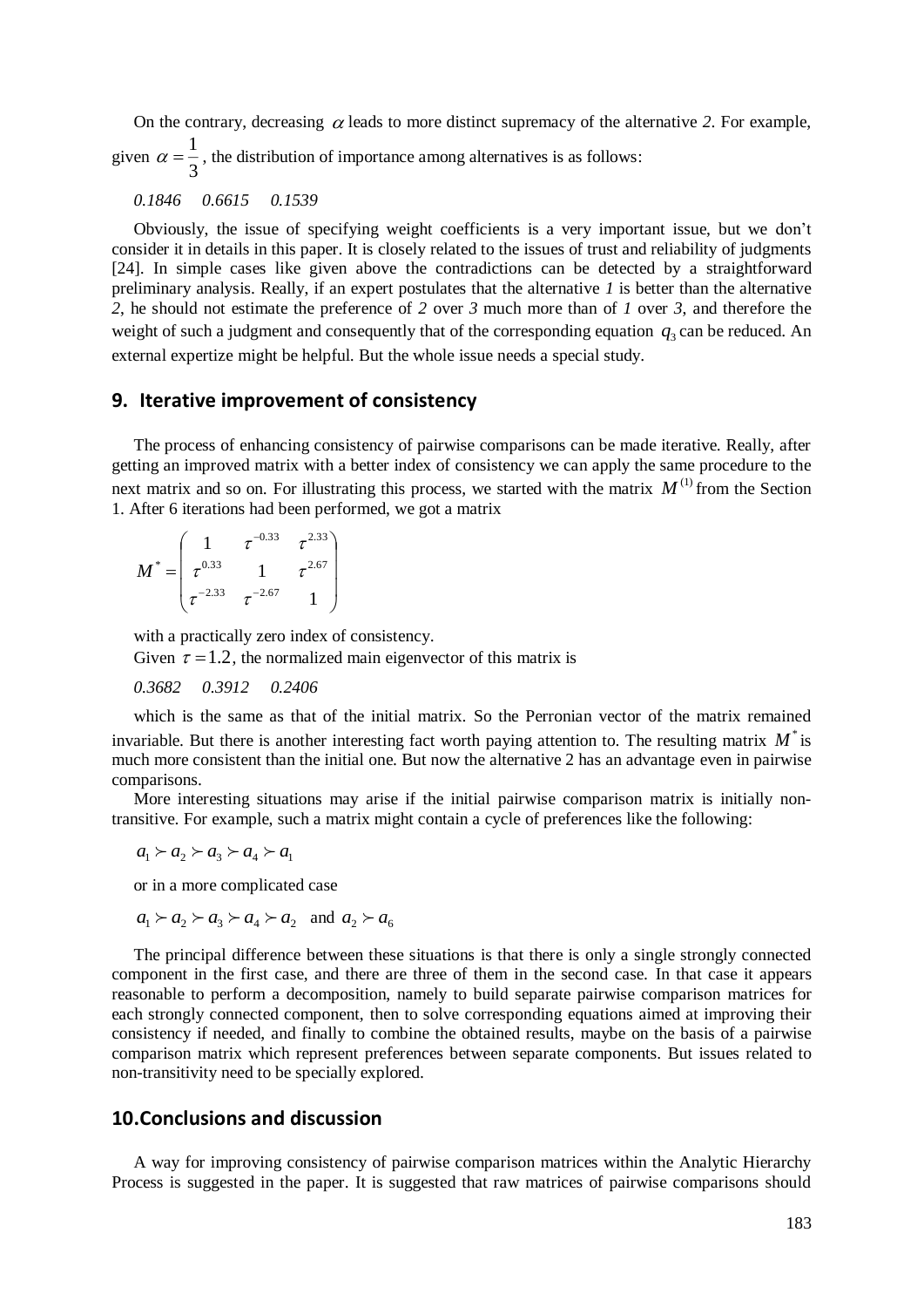undergo some transformations in order to replace them with other matrices having better consistency than the original ones.

The main idea of the suggested approach is to construct a system of linear algebraic equations, and elements of the transformed matrix can be obtained from the solutions of this system. For building the system of equations, using transitive scales with a parameter, which determines how many times the value of one grade of preference scale is larger than the other, is suggested.

Typically a system of linear equations constructed within this approach shall be inconsistent, but we can obtain its pseudo-solution by means of Moore-Penrose pseudo-inversion.

As a summary, the suggested scheme of transformation aimed at enhancing consistency of pairwise comparisons can be represented as the sequence of the following steps:

- getting the system of linear algebraic equations based on the initial comparison matrix;
- solving the system and getting preferences across the alternatives; this step can be performed once or be recurred iteratively;
- getting the final pairwise comparison matrix.

The procedure appears to be quite flexible and adjustable. Firstly, we can use not all possible equations, but a selected subset of them. Secondly, as long as different experts' judgments and other requirements may have different degrees of importance and reliability, we may introduce weights for corresponding equations. It would be possible to use the weighted least squares method, but in the paper another approach, which is based on convex combinations of equations, is illustrated.

Numerical experiments described in the paper showcase different aspects of regarded issues.

The other aspect is the following. Inconsistencies in comparison matrices often may be caused by inevitable mistakes, but they may be also related to unawareness, low competence and even to nonintegrity of experts. In these cases, initial inconsistencies may not be mitigated by the described iterative process. Moreover, it can even aggravate these inconsistencies.

Some experiments delivered above illustrate how these factors can be mitigated by assigning different weights to different equations. Generally speaking, it is reasonable to diminish weights of judgments and of corresponding equations which are not reliable enough and to reduce influence of these judgments by doing so.

A wider context may be related to the problem of automated building rankings among experts and their judgments. This might be of great importance, e.g. for addressing the problem of incompetence or that of a fraud detecting. If such an intelligent automated system detects suspicious or improper judgments, it should at least diminish estimated degrees of their reliability and thereby the weights of corresponding equations, or exclude these judgments and corresponding equations at all. Especially this refers to situations when such irrelevant judgments affect rankings of alternatives likewise it happened with the matrix described in the sections 3 and 8, and this can be detected by the system.

Automated changing of pairwise comparison matrices may reduce experts' motivation and overall confidence in results of the whole process. In order to avoid this, it may be useful to consult experts so they may be requested to provide necessary clarifications and explanations, or maybe they can change their judgments. Developing new techniques of implementing iterative procedures for refining pairwise comparisons combined with prompt experts' and operators' interventions appears to be helpful for many industrial applications (e.g. [25]), especially for those involving conveyor architectures and a control over emerging and renewable units.

## **11.Acknowledgements**

We are grateful to the anonymous reviewers for their helpful suggestions.

# **12.References**

- [1] T.L. Saaty. The Analytic Hierarchy Process. McGraw-Hill, New York, 1980.
- [2] M. Brunelli. Introduction to the Analytic Hierarchy Process, Springer, Cham, 2015.
- [3] O.S. Vaidya, S. Kumar. Analytic hierarchy process: An overview of applications. European Journal of Operational Research 169(1) (2006), pp. 1-29.